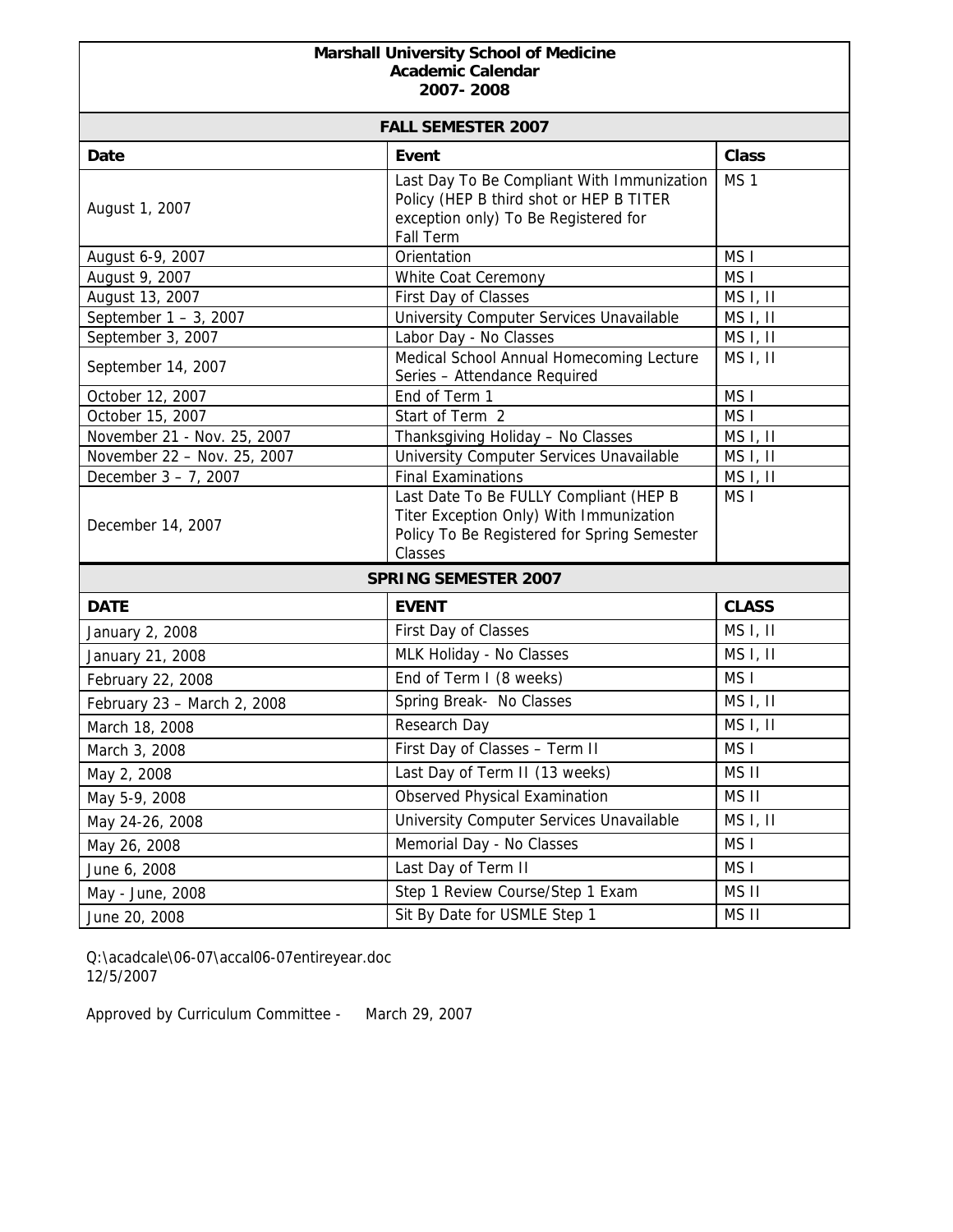| 2007-2008 Academic Year<br>Year III Calendar   |                                                                      |                                                                                                                       |  |
|------------------------------------------------|----------------------------------------------------------------------|-----------------------------------------------------------------------------------------------------------------------|--|
| <b>DATE</b>                                    | <b>EVENT</b>                                                         | <b>CALENDAR NOTES</b>                                                                                                 |  |
| June 15, 2007                                  | "Sit By On or Before Date" Deadline                                  |                                                                                                                       |  |
| July 5 and 6, 2007                             | <b>Clinical Orientation</b>                                          |                                                                                                                       |  |
| Rot 1                                          | Block A - July 9 - August 4                                          | Risk Management - July 26- Students<br>are excused for either A.M. or P.M.                                            |  |
| July 9, 2007 - August 31, 2007                 | Block B - August 5 - August 31                                       | Session                                                                                                               |  |
| Rot <sub>2</sub><br>Sept. 4 - October 26, 2007 | Block A - Sept. 4 - September 29<br>Block $B -$ Sept. 30 $-$ Oct. 26 | Off Labor Day- September 3<br>Annual Homecoming Lectures-                                                             |  |
|                                                |                                                                      | September 14, 2007. Details on Time<br><b>TRA</b>                                                                     |  |
|                                                |                                                                      | Last "Sit By On or Before Date" To<br>Start Year 3 This Academic Year -<br>September 21                               |  |
| Rot 3                                          | Block A - October 29 - Nov. 24                                       | Thanksgiving Holiday-<br>Off 12:01 a.m., Nov. 22 - 12:01 a.m.,                                                        |  |
| Oct. 29- Dec. 21, 2007                         | Block B.- Nov. 25. 10 - Dec. 21                                      | Nov. 23                                                                                                               |  |
|                                                | <b>HOLIDAY BREAK</b>                                                 |                                                                                                                       |  |
| Rot 4<br>Jan. 7 - February 29, 2008            | <b>Block A- Jan. 7 - Feb. 2</b><br>Block B - Feb. 3 – Feb. 29        |                                                                                                                       |  |
| Rot 5<br>March 3, 2008 - April 25, 2008        | Block A- March 3 – March 29<br>Block B - March 30 - April 25         | March 18, 2008 - No Assignments<br>from 8:00 a.m. - 7:00 p.m. due to<br>Research Day and Rising MS IV<br>Registration |  |
|                                                | <b>SPRING BREAK</b>                                                  |                                                                                                                       |  |
| Rot 6<br>May 5, 2008 - June 27, 2008           | Block A- May 5 - May 31<br>Block B- June 1 - June 27                 |                                                                                                                       |  |
|                                                | <b>CCCE EXAM June 28</b>                                             | <b>Date to Be Confirmed</b>                                                                                           |  |
| <b>Senior Orientation</b><br>(including ACLS)  | June $30 -$ July 3                                                   | <b>ACLS To Be Confirmed</b>                                                                                           |  |

**Approved By Year 3 Subcommittee – November 7, 2006 Approved By Curriculum Committee- November 14, 2006 Approved By Dean- November 29, 2006**